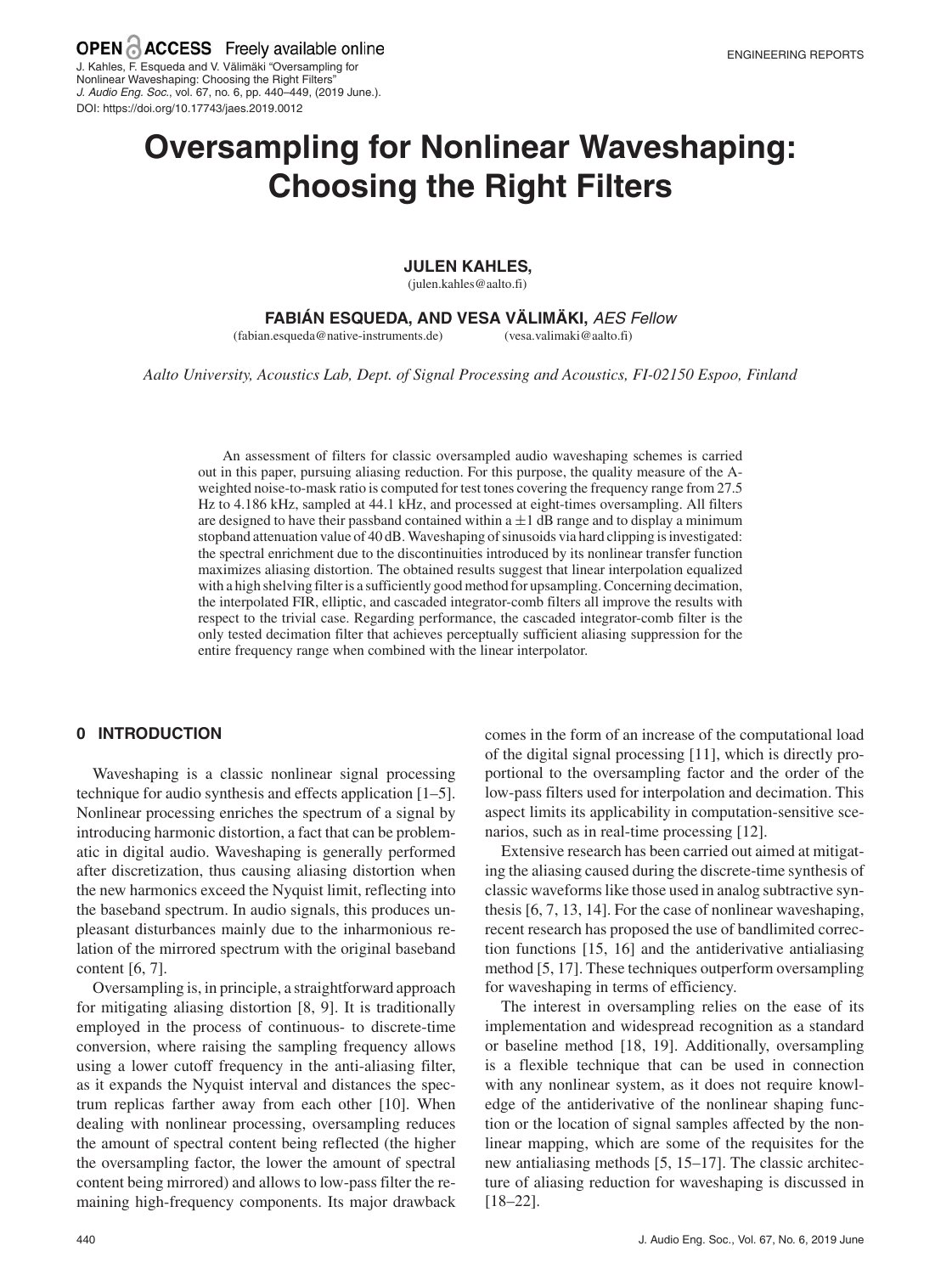The theory behind the sampling of bandlimited signals and the generalized sampling theorems have been well understood for years [23]. Along these lines, Vaidyanathan describes the approaches and filter design methods related to multirate signal processing [10]. Nonetheless, to the authors' knowledge, no previous research has been carried out with the objective of evaluating filter types in oversampling schemes and finding the most suited ones for audio applications. Therefore, this work searches for the most suitable filter classes for aliasing reduction in oversampled static audio waveshaping. Both finite impulse response (FIR) and infinite impulse response (IIR) filters are studied.

This paper is organized as follows. Sec. 1 describes the formulation of waveshaping. Sec. 2 presents the studied filters, together with their design parameters. Sec. 3 tackles the evaluation and assessment methodology and gathers the obtained results. Finally, Sec. 4 concludes this paper.

## **1 FUNDAMENTALS OF OVERSAMPLED WAVESHAPING**

The transformation waveshaping causes to the waveform of a signal can be mathematically expressed as

$$
y[n] = w(x[n]),
$$
\n<sup>(1)</sup>

where  $w()$  is a nonlinear waveshaping function that transforms the discrete-time input signal  $x[n]$  to the discrete-time output signal  $y[n]$  and *n* is the sample index. This function can be approximated through a polynomial power series:

$$
w(x) = \sum_{k=0}^{N-1} w_k x^k = w_0 + w_1 x + w_2 x^2 + \dots + w_{N-1} x^{N-1},
$$
\n(2)

where the coefficients with  $k > 1$  are responsible for the nonlinear distortion, expanding the spectrum. In fact, for a trivial sinusoidal input, the exponent of the polynomial accounts for the multiplying factor of the expanded harmonics (being double the value for the squared-term, thrice the value for the third-order term, etc.).

When exceeding the Nyquist limit  $f_N$ , which is half of the sampling frequency  $f_s$ , the introduced harmonic components reflect, invading the original content in the passband. This scenario is illustrated in Fig. 1, where *X*(*f*) is the spectrum of the distorted signal before sampling and  $\hat{X}(f)$  is the spectrum after sampling, displaying aliasing.

Oversampling is traditionally used to improve this scenario. Fig. 2 shows the block-diagram structure of a waveshaping function implemented using oversampling. The nonlinear function *f*() is preceded by interpolation, effectively upsampling the input sequence by a factor of *M*, and low-pass filtering it to block components above the original Nyquist limit  $f_s/2$ , where  $f_s$  is the sampling frequency before oversampling. Decimation is featured at the end stage so as to return to the original sampling frequency (*M*-rate downsampling), where a low-pass filter is placed before it, again suppressing spectral components above *fs*/2. The focus of this work is to search for the best filters to be used with this architecture.



Fig. 1. Aliasing understood as mirroring alongside the Nyquist limit  $(f_N)$ : (a) the generation of harmonics in the spectrum of a signal that exceed the Nyquist limit (dashed line) leads to (b) their reflection around the Nyquist limit, when sampled.

$$
x[n] \longrightarrow \boxed{\uparrow M} \longrightarrow \boxed{\underbrace{\overset{\text{Interpolation}}{\times}} \longrightarrow f(x)} \longrightarrow \boxed{\overset{\text{Decimation}}{\times}} \longrightarrow \boxed{\downarrow M} \longrightarrow y[n]
$$

Fig. 2. Discrete-time waveshaping system with oversampling by factor *M*. Figure adapted from [20–22].

## **2 CANDIDATE FILTERS**

In what follows, the filter classes subjected to testing are presented, as well as the optimization criteria that lead to their characteristic parameters. Additionally, the justification of the filters' choice and their final design values are gathered in this section.

### **2.1 Design Criteria**

The base sampling frequency used in this study is  $f_s$  = 44.1 kHz and an oversampling factor of  $M = 8$  is tested, given that it is generally sufficient for distortion-based audio processing [24]. All filters are designed according to the following criteria:

- The ripple of the cascaded interpolation and decimation filter responses is bounded by  $\pm 1$  dB in the passband, which has been selected to range from 0 Hz to 16 kHz. This is achieved by ensuring that the ripple in the individual passband of each interpolation and decimation filter is contained within a magnitude range of  $\pm 0.5$  dB.
- The stopband attenuation of the cascaded interpolation and decimation filters has a minimum value of 40 dB. The stopband begins at 28.1 kHz, which is the frequency that aliases to 16 kHz in the downsampling phase (as the Nyquist limit is  $f_s/2 = 22.05$  kHz).

The choice of the passband's upper limit is based on the fact that the sensitivity of human hearing diminishes steeply at frequencies higher than 16 kHz [25]. Thus, it is assumed that the tolerance in the filter responses can be relaxed above that frequency.

#### **2.2 Interpolation Filters**

An elementary filter used in digital-to-analog converters is the zero-order hold (ZOH) [8], which gets its name from the action of maintaining (holding) a sample value for a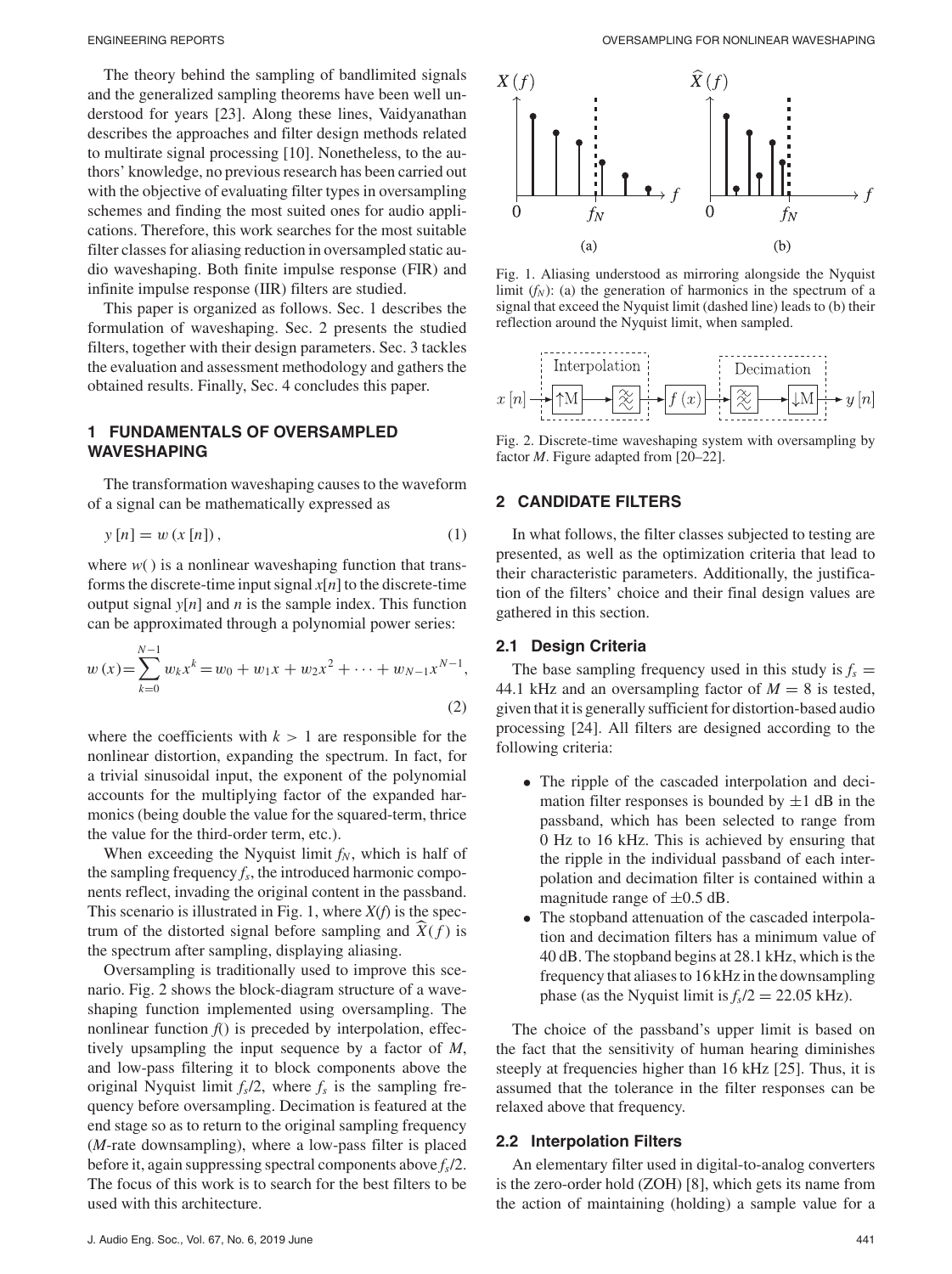given time interval. It causes one of the simplest low-pass filtering actions in the spectrum, as its impulse response is defined as a discrete-time rectangular pulse of width *M* samples.

A first-order high-frequency shelving filter, which is a common equalization filter [26], can be used when necessary to flatten the passband, as dictated by the first design criterion. Its transfer function, derived in [26], can be written as

$$
H_{HS}(z) = \frac{b_0 + b_1 z^{-1}}{1 + a_1 z^{-1}},
$$
\n(3)

with the coefficients defined as

$$
b_0 = \frac{\sqrt{G} \tan\left(\frac{\omega_c}{2}\right) + G}{\sqrt{G} \tan\left(\frac{\omega_c}{2}\right) + 1},\tag{4}
$$

$$
b_1 = \frac{\sqrt{G} \tan\left(\frac{\omega_c}{2}\right) - G}{\sqrt{G} \tan\left(\frac{\omega_c}{2}\right) + 1},\tag{5}
$$

$$
a_1 = \frac{\sqrt{G} \tan\left(\frac{\omega_c}{2}\right) - 1}{\sqrt{G} \tan\left(\frac{\omega_c}{2}\right) + 1},\tag{6}
$$

where *G* is the filter's linear gain,  $\sqrt{G}$  is the linear midpoint gain (which corresponds to the geometric mean of the gains at extreme frequencies), and  $\omega_c = 2\pi f_c/f_s$  is the crossover frequency.

Together with a scaling factor *g* of value 1.059, the shelving filter is used with gain  $G = 1.242$  and crossover frequency  $f_c = 16$  kHz to accommodate the passband of the ZOH in the magnitude range of  $\pm 0.5$  dB at frequencies below 16 kHz. The value of gain *G* is found using binary search. The high-frequency shelving filter coefficients are derived as  $b_0 = 1.071$ ,  $b_1 = 0.345$ , and  $a_1 = 0.416$ . The magnitude responses of the ZOH interpolator without and with the shelving filter being applied are presented in Fig. 3. Note that when the upsampling factor is  $M = 8$ , the nominal passband gain of the interpolator must be 8.0 (i.e., 18.06 dB) in order for the signal power to be restored after interpolation.

Oversampling schemes with the ZOH perform poorly, as can be seen in Sec. 3. Hence, the linear interpolator [8, 9] is considered next, which obtains its name from its action at the interpolation stage, resulting in the introduction of values that would lie in a line fitted between consecutive non-zero samples. Its impulse response is defined as a discrete-time triangular pulse of width 2*M* − 1 samples:

$$
h[n] = \begin{cases} 1 - \frac{|n|}{M}, & \text{if } |n| < M \\ 0, & \text{otherwise} \end{cases}
$$
 (7)

Compared to more complex systems, such as cubic or higher order interpolators, the linear interpolator offers a compromise between design and complexity: its easy implementation comes at the expense of distortion in the passband and modest attenuation of the wide sidelobes located in the stopband. Despite its constraints, oversampling schemes yield good results with it (cf., Sec. 3). Given its performance, simplicity, and low cost of implementation, more complex systems are not considered.



Fig. 3. Magnitude response of the (a) non-processed and (b) equalized ZOH interpolator for the oversampling factor  $M = 8$ , including the interpolator gain of 18 dB.

A high shelving filter with gain  $G = 1.941$ , crossover frequency  $f_c = 16$  kHz, and a linear gain term  $g = 1.059$  is used to equalize the linear interpolation filter to bound the passband in the magnitude range of  $\pm 0.5$  dB at frequencies below 16 kHz. The filter coefficients are thus  $b_0 = 1.234$ ,  $b_1 = 0.270$ , and  $a_1 = 0.504$ . The magnitude responses of the linear interpolator without and with the shelving filter being applied are shown in Fig. 4.



Fig. 4. Magnitude response of the (a) non-processed and (b) equalized linear interpolator  $(M = 8)$ , cf., Fig. 3.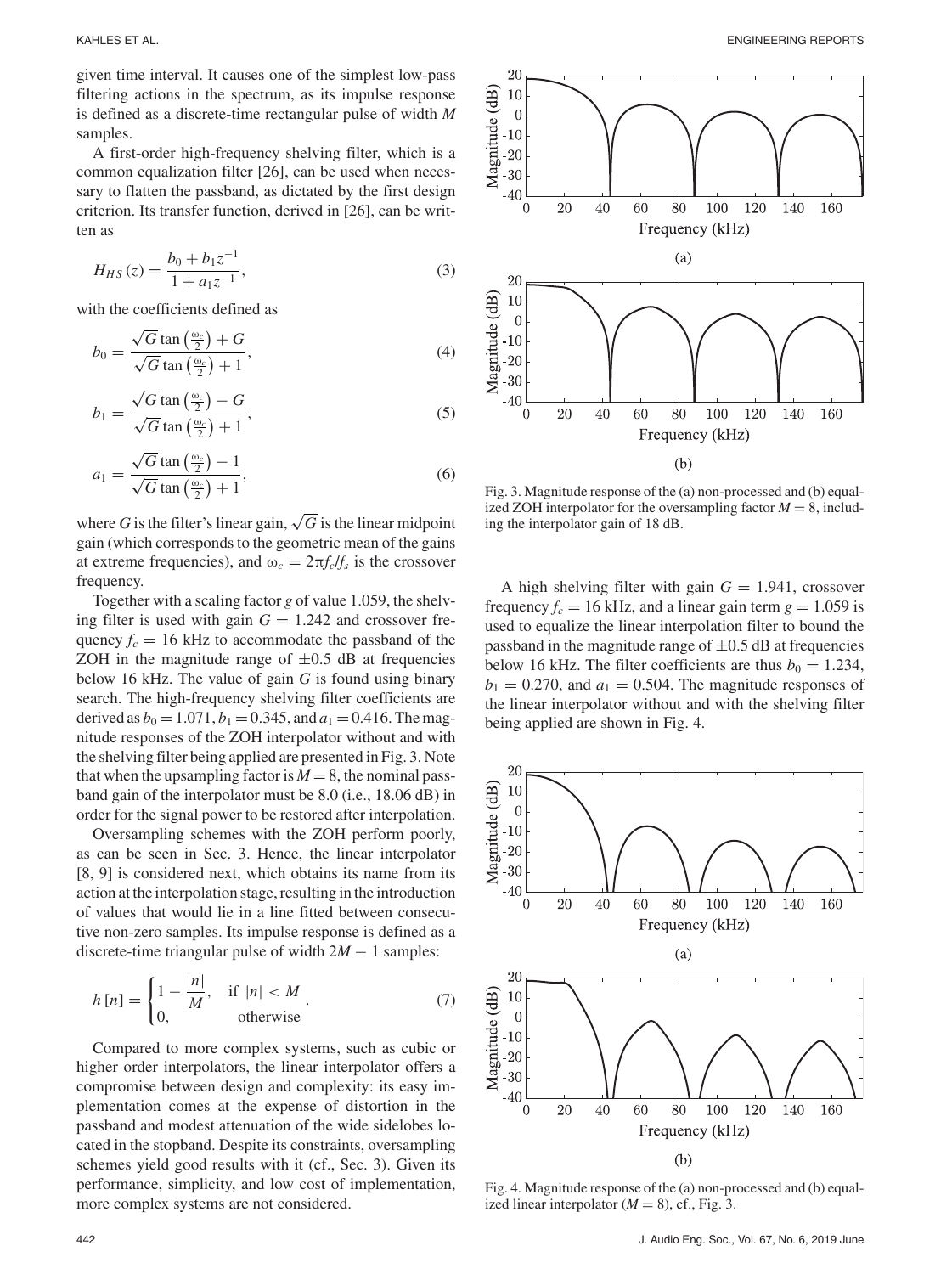#### **2.3 Decimation Filters**

The choice of decimation filters is carried out by selecting those with a promising computational efficiency. They are classified according to the nature of their impulse response as FIR and IIR filters.

#### **2.3.1 FIR Filters for Decimation**

Standard FIR filters are known to be rather inefficient for implementing narrow low-pass filters. For this reason, they are not considered in this work. As an alternative, the Interpolated FIR (IFIR) filter [10, 27] is one of the candidate methods studied in this work. It is achieved by cascading an interpolated stretched periodic filter with an image-suppressor, eventually leading to an efficient approximation of a desired narrowband low-pass filter: stretching the cut-off frequency of the desired response relaxes the design specifications.

The IFIR filter is designed with an interpolation factor  $\ell = 4$ , band edge frequencies  $\Delta f = [16, 28.1]$  kHz, maximum ripple  $\Delta R = [-19.47, -30]$  dB, and a scaling factor  $g = 1.023$  to achieve the passband tunnel of  $\pm 0.5$  dB and minimum cascaded stopband attenuation of 40 dB. The orders of the periodic filter and image-suppressor are  $N_1$  = 11 and  $N_2 = 13$ , respectively.

The IFIR filter can be implemented as a multistage stucture in which the image suppressor comes first and runs at the rate of *Mfs* and the periodic filter gets downsampled to reduce the number of operations. We decimate in two stages so that downsampling by factor 4 takes place first, which is equal to the interpolation factor of  $\ell = 4$  used in the IFIR design. The periodic filter can be then implemented as a polyphase structure: every second output is computed while for every second input sample, the multiplications and additions are not executed, being the samples only run along the delay line. This polyphase process effectively undertakes the decimation by two without any extra operations. Thus, only the image suppressor of the IFIR filter runs at the sample rate  $M_f$ ; the periodic filter runs, in practice, at *fs*, which leads to significant computational savings.

Both subfilters of the IFIR structure are linear-phase FIR filters, i.e., their coefficient arrays are symmetric with respect to the center point. This property can also be used for saving more resources by first adding any two delayed input samples that are multiplied by the same coefficient value and then multiplying this sum only once. By applying this, the number of multiplications gets reduced by 50% when there is an even number of coefficients, or nearly 50% when the number of coefficients is odd and the center coefficient does not have an equal pair. Nevertheless, the exploitation of the symmetry does not affect the number of additions in the IFIR filter implementation.

### **2.3.2 Elliptic IIR Decimation Filter**

The linear-phase property of digital filters is usually not required in audio processing [26]. In fact, linear-phase filters are sometimes even considered harmful as their symmetric impulse response can produce pre-ringing and an unnecessary delay [26, 28, 29]. Therefore, minimum-phase IIR filters can be considered for oversampled waveshaping.

The first IIR filter to be studied is the elliptic filter [8, 9], also known as the Cauer or Zolotarev filter, whose derivation is carried out by means of polynomial approximation design, using the elliptic (Cauer) approximation. It offers a quick rejection with the lowest possible polynomial order at the cost of introducing spectral ripple throughout the magnitude spectrum.

For the elliptic IIR filter, the cutoff frequency  $f_c$  is selected to be 16 kHz. The passband peak-to-peak ripple  $R_p$  and stopband attenuation  $R_s$  are chosen to be 1 dB and 28 dB, respectively, and a scaling factor  $g = 1.059$  is used so as to both accommodate the passband to the  $\pm 0.5$  dB magnitude range and achieve the minimum cascaded stopband attenuation of 40 dB. These requirements can be fulfilled with an elliptic IIR filter of order  $N = 3$ , which has four parameters in both the numerator and the denominator of its transfer function.

## **2.3.3 CIC IIR Decimation Filter**

The Cascaded Integrator-Comb (CIC) filter [30, 31] is chosen next, which was originally proposed in [30] as an efficient class of narrowband low-pass filters. Its architecture consists of a cascaded set of integrators and comb filters, where the number of integrator and comb sections determines the order of the filter. Moreover, the arrangement of the stages regulates the action of the filter: integrator-comb for decimation, and vice-versa for interpolation. Theoretically, the avoidance of multipliers enables for economic implementations; nonetheless, in practical scenarios (e.g., for stable real-time implementations), two multipliers are placed at the integrator and comb stages, respectively (leaky CIC filter), whose values approach 1 (and are equal to  $1$ ε, where ε has a value close to 0) [13].

The integrator section functions at the oversampled rate *Mfs*, where each of the *N* integrators is implemented as a one-pole filter with the z-domain transfer function

$$
H_{\text{int}}(z) = \frac{1}{1 - (1 - \varepsilon)z^{-1}}.\tag{8}
$$

On the other hand, the comb section's transfer function can be described as

$$
H_{\text{comb}}(z) = 1 - ((1 - \varepsilon)^{MD} z^{-MD}), \qquad (9)
$$

where each of the *N* comb filters introduces a differential delay of *MD* samples. The total response of the CIC filter is achieved by cascading the integrator and comb sections' responses:

$$
H(z) = H_{\text{int}}^{N}(z) H_{\text{comb}}^{N}(z)
$$
\n(10)

$$
=\frac{\left(1-\left((1-\epsilon)^{MD}z^{-MD}\right)\right)^N}{\left(1-(1-\epsilon)z^{-1}\right)^N}.
$$
\n(11)

When decimating, the comb filter presented in Eq. (9) can be placed after downsampling so that it runs at the reduced sampling rate of  $f_s$ . This diminishes the computational cost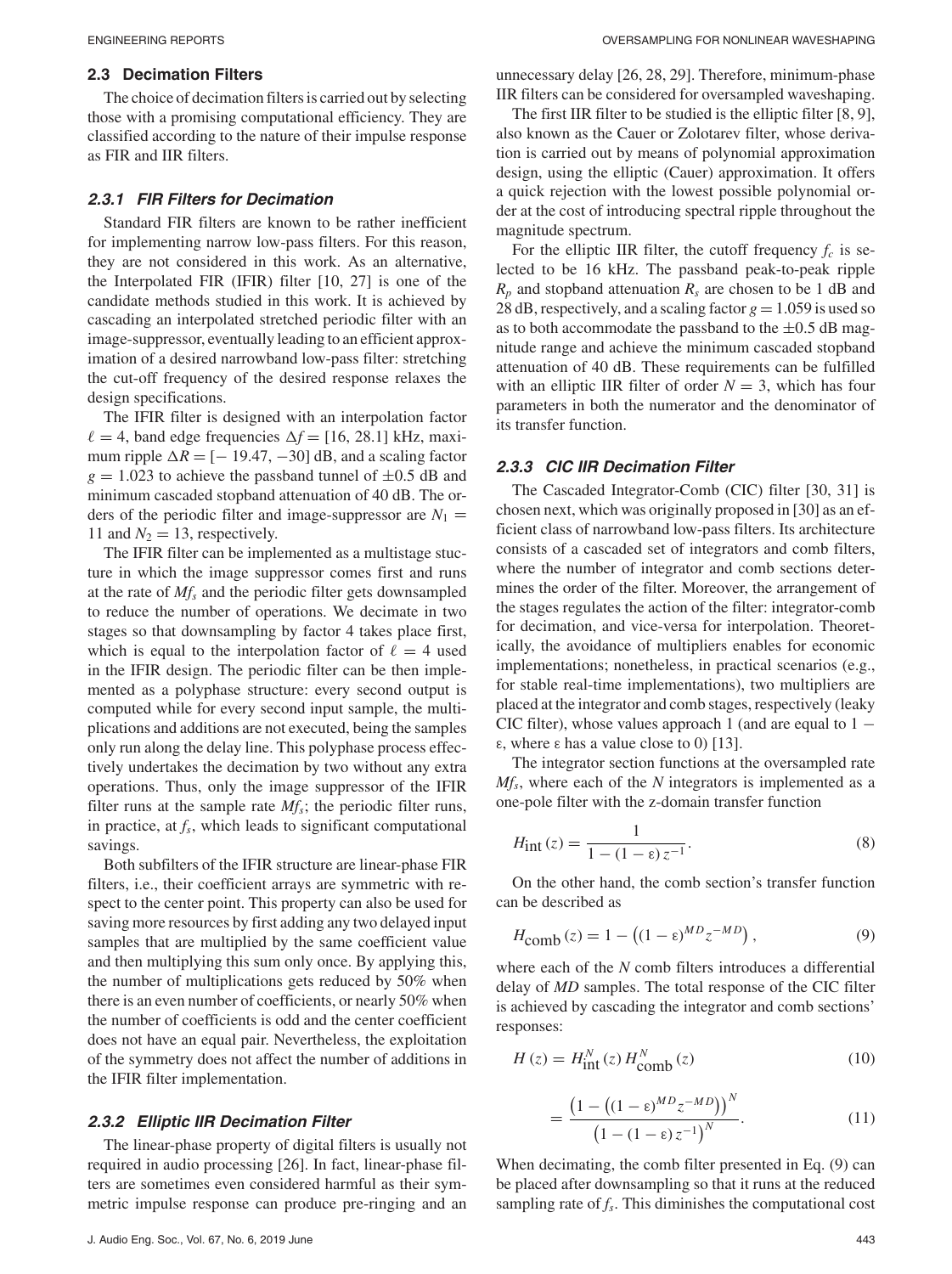

Fig. 5. Architecture of the decimation block when considering the CIC filter, which consists of a leaky CIC decimation filter cascaded with a first-order high shelving filter:  $\tilde{x}[n]$  is the signal that enters the decimation filter (after having been interpolated and waveshaped) and *y*[*n*] is the resulting output. Figure based on [22, 26, 30, 31].

significantly, as only half of the CIC structure must run at the oversampled rate of *Mfs*.

The overall frequency response displays a low-pass filter behavior with nulls at integer multiples of the inverse of the sampling frequency  $f_s/D$ , where the differential delay *D* controls the position of the narrow rejection bands (normally taking values of  $D = 1$  or  $D = 2$ ). The null areas land at aliasing bands, and as imaging takes place around them, high mirroring rejection is obtained. In this work, the differential delay of the CIC filter is set to  $D = 1$  so that the narrow rejection bands land at exact multiples of the sampling frequency, and the multiplier subtrahend ε is set to  $2^{-15}$ , the smallest number available in 16-bit signed integer format.

The CIC filter is related to discrete B-splines as they are based on the same principle of convolving a basis function by itself [32]. When used for interpolation, discrete B-splines require, in theory, a recursive anticausal prefilter to flatten their magnitude response [33]. However, in this work, a first-order high shelving filter is used to flatten the passband of the CIC filter as it suffices to fulfill the passband constraint. The crossover frequency is set to  $f_c = 16$  kHz, the linear gain value  $G = 12.710$  is selected, and the scaling factor is chosen to be  $g = 3.861 \times 10^{-6}$ ,

both accommodating the passband to the  $\pm 0.5$  dB magnitude range and achieving the minimum cascaded stopband attenuation of 40 dB. The obtained filter coefficients are  $b_0 = 0.892 \times 10^{-5}$ ,  $b_1 = -0.216 \times 10^{-5}$ , and  $a_1 = 0.651$ . The decimation architecture using leaky CIC filters and the shelving filter is shown in Fig. 5.

## **2.4 Final Compound Structure**

The decimation filter orders and operation counts can be seen in Table 1, where the first-order shelving filtering that the CIC filter undergoes is already taken into account. Based on the general oversampling structure presented in Fig. 2, the pursued overall architecture can be seen in Fig. 6. The decimation filter comprises either the IFIR filter, the elliptic filter, or the CIC filter equalized with a high shelving filter. The last case is further detailed in Fig. 5.

When multiplying the interpolators' and decimators' responses, conceptualizing the waveshaping arrangement as a linear cascading, the passband tunnel gets restricted to a range of  $\pm 1$  dB. Fig. 7 shows the combined magnitude responses obtained when cascading the linear interpolator with each of the decimation filters. In all cases, the attenuation at frequencies above 28 kHz is at least 40 dB, and it

Table 1 Number of operations of the tested filters, where ADD and MUL stand for the number of additions and multiplications, respectively,  $M$  is the oversampling factor,  $N$  represents the filter order of the elliptic and CIC filters,  $N_1$  is the filter order of the IFIR periodic filter, and  $N_2$  is the filter order of the IFIR image suppressor.

| Filter type            | ADD -               | <b>MUL</b>                | $Ops$ (sum)                                                                                                                        | Total load                                     |
|------------------------|---------------------|---------------------------|------------------------------------------------------------------------------------------------------------------------------------|------------------------------------------------|
| <b>IFIR</b>            | $N_1 + MN_2$        |                           | $\left \frac{N_1}{2}\right +M\left \frac{N_2}{2}\right +M+1$ $N_1+MN_2+\left \frac{N_1}{2}\right +M\left \frac{N_2}{2}\right +M+1$ | 177 ( $M = 8$ , $N_1 = 11$ , $N_2 = 13$ )      |
| <b>Elliptic</b><br>CIC | 2MN<br>$MN + N + 2$ | $M(2N+1)$<br>$MN + N + 3$ | $M(4N + 1)$<br>$2MN + 2N + 5$                                                                                                      | $104 (M = 8, N = 3)$<br>113 ( $M = 8, N = 6$ ) |



Fig. 6. Oversampling scheme for waveshaping. The decimation block consists of either a single FIR or IIR filter followed by downsampling, or a CIC filter cascaded with a high shelving filter with downsampling taking place between the integrator and comb stages. For the latter case, the resulting decimation configuration is specified in more detail in Fig. 5.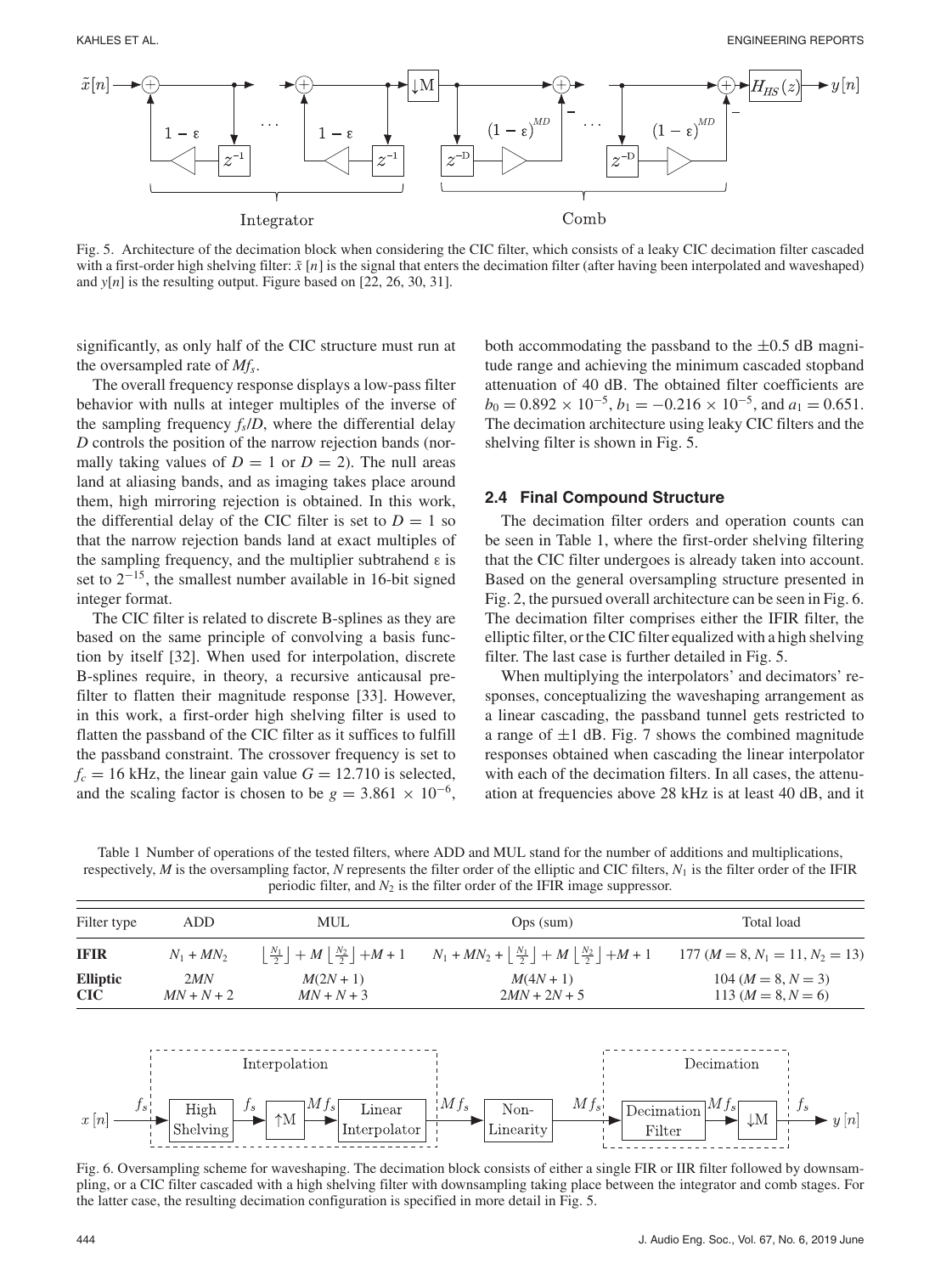



Fig. 7. Cascaded magnitude responses of the linear interpolator

with the (a) IFIR, (b) elliptic, and (c) CIC decimation filters for the oversampling factor  $M = 8$ . The corner of the stopband at 28.1 kHz and at  $-40$  dB is indicated with a cross  $(+)$ .

is seen that at high frequencies, it is generally much better than that. Fig. 8 further zooms into their passbands, where the  $\pm$ 1-dB restriction can be appreciated.

## **3 PERFORMANCE COMPARISON**

In order to assess the aliasing suppression achieved with oversampling using different filters, synthesized sinusoids covering the full range of fundamental frequencies that a piano can produce (ranging from 27.5 Hz to 4186 Hz [14]) are passed through a hard clipper. For this work, only saturating nonlinearities are considered. Thus, the hard-clipping nonlinear shaping function is selected due to its aggressive spectral-enhancement action on the input signals [15, 16, 34]. The nonlinear transfer function of the hard clipper is shown in Fig. 9, where the threshold level is set to a fairly small value of 0.1 to further increase its spectral enriching.

Even though the signal-to-noise ratio (SNR) is a straightforward and well-known quality measure, it does not generally correlate with the perception of aliasing, hence caus-



Fig. 8. Passband details of Fig. 7. The  $\pm 1$ -dB tolerances are indicated with dashed lines.



Fig. 9. Hard-clipping waveshaper transfer function with the threshold parameter set to 0.1.

ing the need for more accurate methods [35–37]. As an alternative, the noise-to-mask ratio (NMR) takes into account psychoacoustic masking as present in human hearing [35]: it is defined as the energy ratio between a filtered version of the distorted signal, containing only the aliased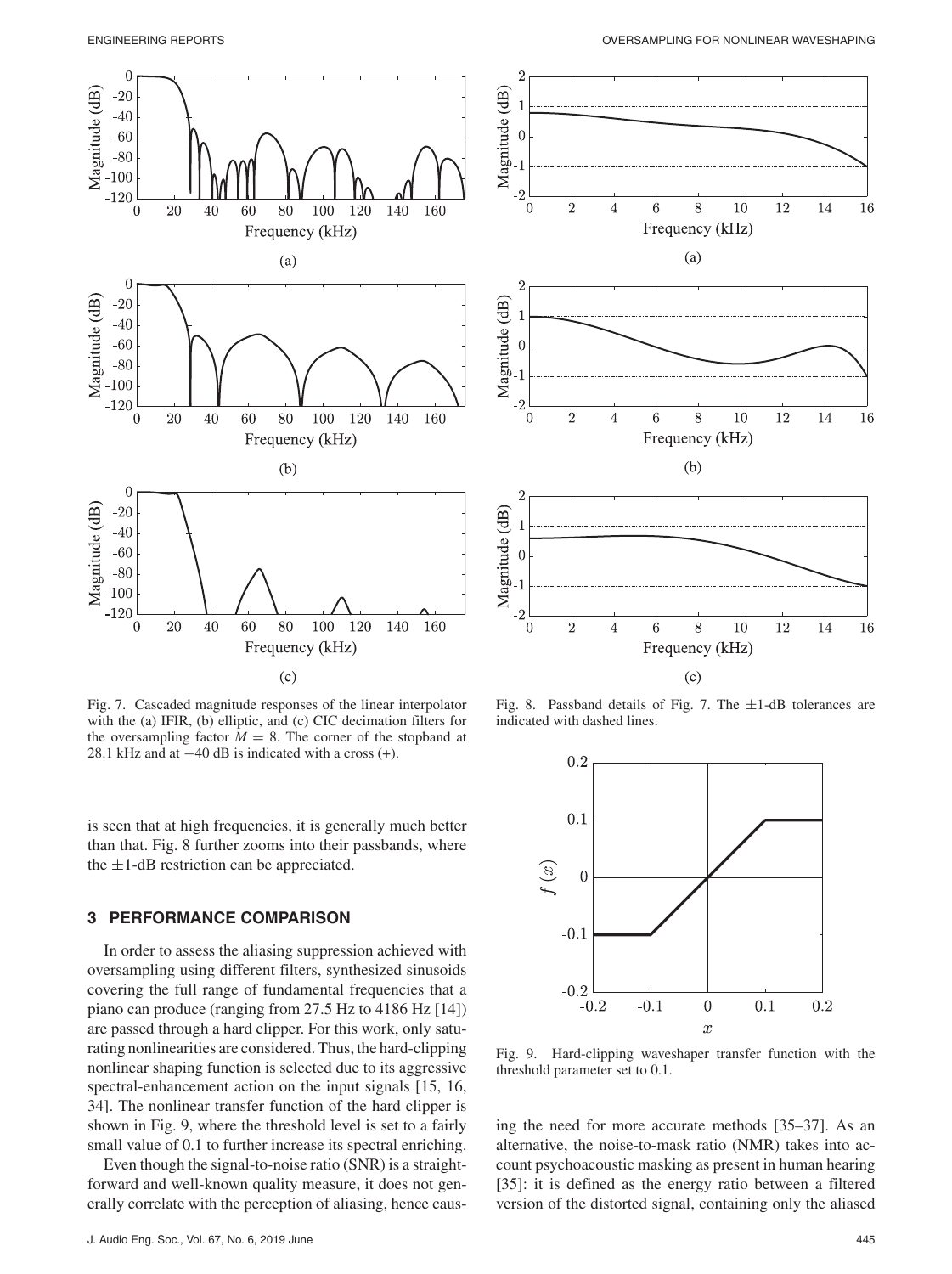

Fig. 10. Performance results in terms of ANMR for audio waveshaping (hard clipping) with the ZOH and an oversampling factor of  $M = 8$ .

components (i.e., noise), and the simplified masking threshold of the distorted sequence without aliasing [7, 35–37].

In order to obtain a signal containing only the aliased spectral content, a one-second fragment of the distorted sequence is windowed with a Chebyshev window with 120 dB of attenuation [14]. The magnitude and phase values at the integer multiples of the fundamental frequency are used to additively synthesize an ideal sequence, containing only the desired harmonic content; the squared sum of its sample values is equal to its energy (Parseval's theorem):

$$
E = \frac{1}{N} \sum_{n=0}^{N-1} |x[n]|^2.
$$
 (12)

The aliased spectral content is isolated by subtracting the harmonically synthesized ideal-spectrum signal from the distorted signal, scaling the former so as to ensure an equal magnitude of the first harmonic in both sequences [14].



Fig. 11. Performance in terms of ANMR for oversampled waveshaping (hard clipping) with linear interpolation ( $M = 8$ ).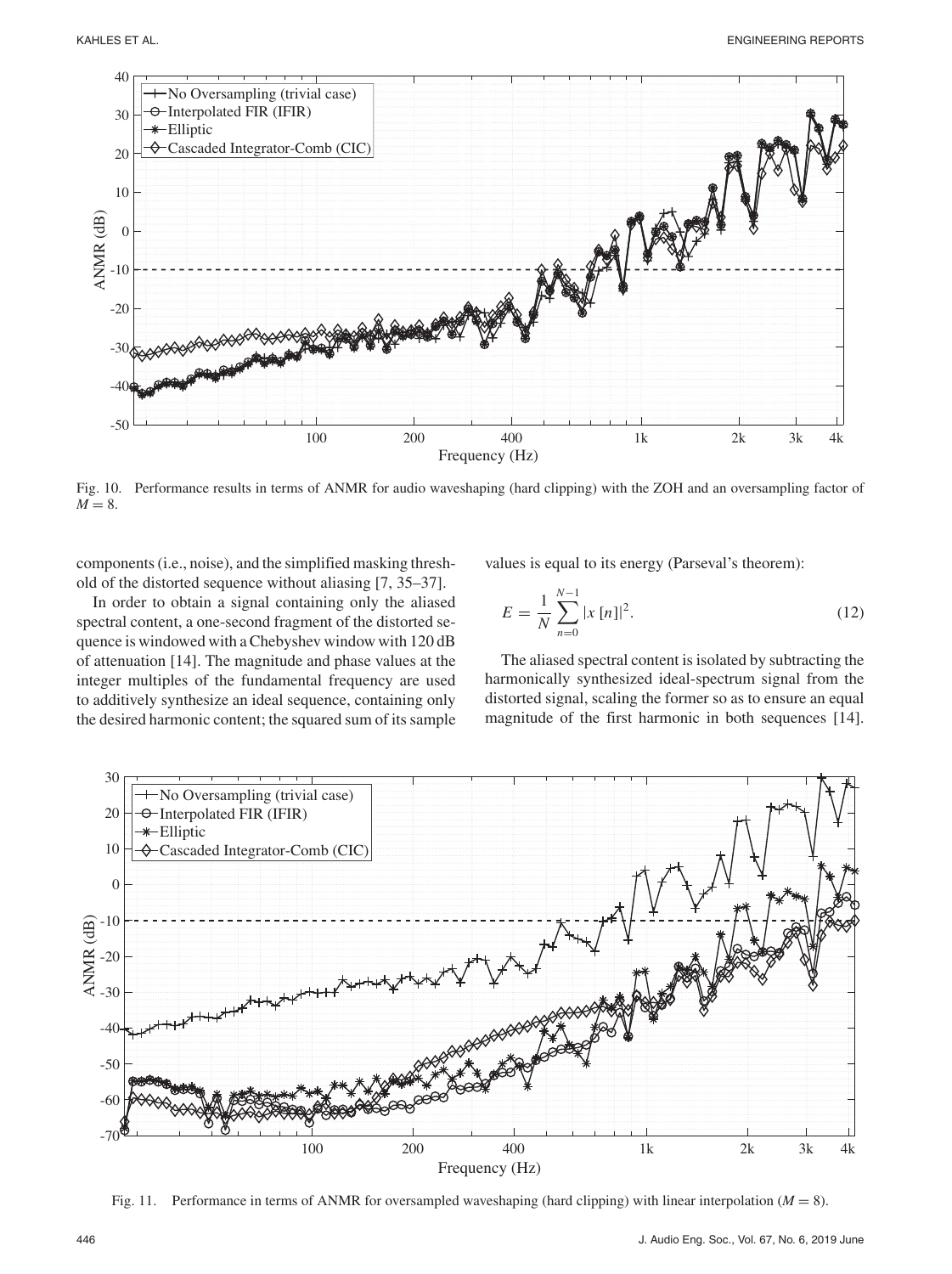The residual energy value is then obtained via Parseval's theorem.

The NMR was initially designed to flag audible disturbances with positive values and signal inaudibility with negative values, but further listening tests confirmed that a more accurate threshold for separating the regions of audible and inaudible aliasing should be set at  $-10$  dB. In order to fine-tune the results and fit them better to human hearing, A-weighting of the signals can take place before computing the NMR, which leads to the A-weighted NMR (ANMR) [7].

The ANMR outcome with hard clipping for eight-times oversampling with the ZOH and linear interpolator is gathered in Figs. 10 and 11, respectively. From the obtained results, one can see how the linear interpolator outperforms the ZOH given that the latter does not improve the ANMR values with respect to the trivial case, whereas the former does: it is seen in Fig. 10 that the ZOH prevents the oversampling technique from performing well. With a ZOH, aliasing distortion starts becoming audible at fundamental frequencies higher than 554 Hz.

Regarding decimation, all tested filters (IFIR, elliptic IIR, and CIC) improve the results with respect to the trivial case when combined with linear interpolation. When analyzing performance and computational cost in decimation, the CIC filter is the only tested filter that achieves perceptually sufficient aliasing suppression for the whole frequency range (cf., Fig. 11).

## **4 CONCLUSION**

In this work, oversampling has been studied for audio waveshaping via hard clipping, selected due to its vulnerability to aliasing, given that it constitutes an aggressive case of spectral-enriching nonlinear waveshaping. The classic topologies featuring upsampling and decimation for waveshaping have been evaluated for the whole fundamental frequency range of the piano (27.5 Hz to 4186 Hz) at eighttimes oversampling, studying a collection of optimized digital filters.

When interpolating, the linear interpolator combined with a high shelving filter improves the trivial case and provides good results, discouraging the use of more complex options. In contrast, the ZOH generates unsatisfactory ANMR values, similar to the ones obtained when applying waveshaping without oversampling, hence causing its dismissal.

Regarding decimation, the results show that all tested decimation filters reduce aliasing when compared to the trivial case (when combined with equalized linear interpolation). In terms of performance, the CIC filter is the best choice among the tested filter structures: it is the only tested decimation filter that achieves perceptually sufficient aliasing suppression for the whole frequency range of the piano.

Oversampling by a factor of  $M = 8$  was studied in this work given that it ensures sufficient antialiasing, even when tackling the most aggressive nonlinear waveshapers. With less distorting nonlinearities, it may be perceptually acceptable to use a lower oversampling factor, such as  $M = 2$  or  $M = 4$ . In such cases, the linear interpolation filter combined with a high shelf will probably remain a good choice for upsampling; nonetheless, the order selection, parameter tuning, and comparison of decimation filters will need to be re-evaluated, and thus, its design is left for future work.

# **5 ACKNOWLEDGMENT**

This research was part of the activities of the "Nordic Sound and Music Computing Network — NordicSMC," NordForsk project number 86892. The work of F. Esqueda was supported by the Aalto ELEC Doctoral School.

# **6 REFERENCES**

[1] M. Russ, *Sound Synthesis and Sampling*, 3rd ed. (Focal Press, Oxford, UK, 2008), https://doi.org/ 10.4324/9780080926957.

[2] M. Le Brun, "Digital Waveshaping Synthesis," *J. Audio Eng. Soc.*, vol. 27, pp. 250–266 (1979 Apr.).

[3] C. Roads, "A Tutorial on Non-linear Distortion or Waveshaping Synthesis," *Computer Music J.*, vol. 3, no. 2, pp. 29–34 (1979 Jun.).

[4] M. Puckette, *The Theory and Technique of Electronic Music* (World Scientific, Singapore, 2007), https://doi.org/10.1142/6277.

[5] J. D. Parker, V. Zavalishin, and E. Le Bivic, "Reducing the Aliasing of Nonlinear Waveshaping Using Continuous-Time Convolution," *Proc. 19th Int. Conf. on Digital Audio Effects (DAFx-16)*, pp. 137–144 (Brno, Czech Republic) (2016 Sep.).

[6] V. Välimäki and A. Huovilainen, "Antialiasing Oscillators in Subtractive Synthesis," *IEEE Signal Process. Mag.*, vol. 24, no. 2, pp. 116–125 (2007 Mar.), https://doi.org/10.1109/MSP.2007.323276.

[7] H.-M. Lehtonen, J. Pekonen, and V. Välimäki, "Audibility of Aliasing Distortion in Sawtooth Signals and its Implications for Oscillator Algorithm design," *J. Acoust. Soc. Amer.*, vol. 132, no. 4, pp. 2721–2733 (2012 Oct.), https://doi.org/10.1121/1.4748964.

[8] A. Oppenheim, A. Willsky, and S. Nawab, *Signals and Systems*, Prentice Hall Signal Processing Series, 2nd ed. (Prentice Hall, Upper Saddle River, NJ, 1996).

[9] D. Manolakis and V. Ingle, *Applied Digital Signal Processing: Theory and Practice* (Cambridge University Press, Cambridge, UK, 2011), https://doi.org/10.1017/ CBO9780511835261.

[10] P. P. Vaidyanathan, *Multirate Systems and Filter Banks* (Prentice-Hall, Englewood Cliffs, NJ, 1992).

[11] D. Mapes-Riordan, "A Worst-Case Analysis for Analog Quality (Alias-Free) Digital Dynamics Processing," *J. Audio Eng. Soc.*, vol. 47, pp. 948–952 (1998 Nov.).

[12] J. Schimmel, "Audible Aliasing Distortion in Digital Audio Synthesis," *Radioengineering*, vol. 21, no. 1, pp. 56–62 (2012 Apr.).

[13] T. Stilson and J. Smith, "Alias-Free Digital Synthesis of Classic AnalogWaveforms," *Proc. Int. Computer Music Conf. (ICMC)*, pp. 332–335 (Hong Kong) (1996 Aug.).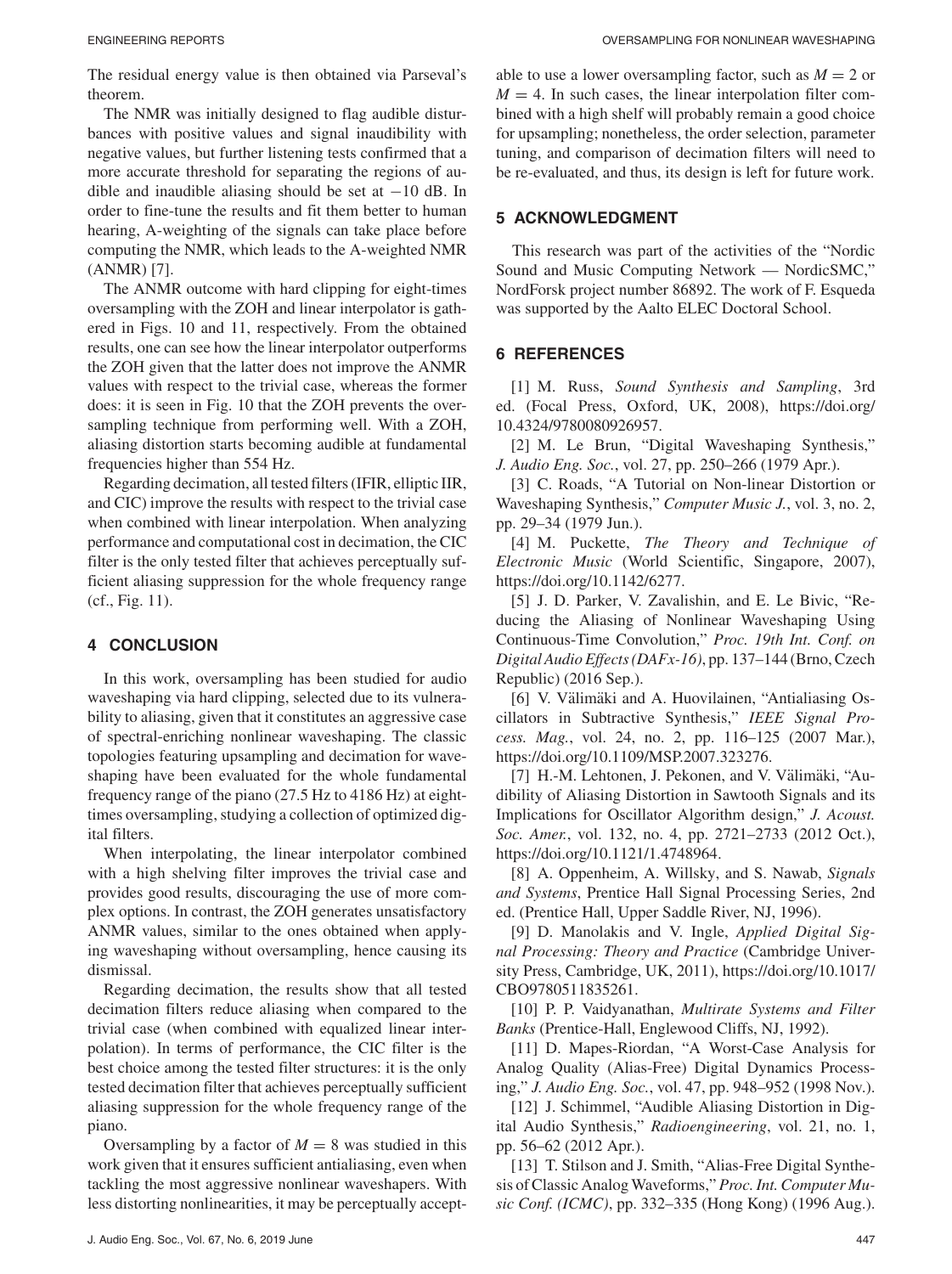[14] V. Välimäki, "Discrete-Time Synthesis of the Sawtooth Waveform with Reduced Aliasing," *IEEE Signal Process. Lett*., vol. 12, no. 3, pp. 214–217 (2005 Mar.), https://doi.org/10.1109/LSP.2004.842271.

[15] F. Esqueda, V. Välimäki, and S. Bilbao, "Rounding Corners with BLAMP," *Proc. 19th Int. Conf. on Digital Audio Effects (DAFx-16)*, pp. 121–128 (Brno Czech Republic) (2016 Sep.).

[16] F. Esqueda, S. Bilbao, and V. Välimäki, "Aliasing Reduction in Clipped Signals," *IEEE Trans. Signal Process*., vol. 64, no. 20, pp. 5255–5267 (2016 Oct.), https://doi.org/10.1109/TSP.2016.2585091.

[17] S. Bilbao, F. Esqueda, J. D. Parker, and V. Välimäki, "Antiderivative Antialiasing for Memoryless Nonlinearities," *IEEE Signal Process. Lett*., vol. 24, no. 7, pp. 1049–1053 (2017 Jul.), https://doi.org/10.1109/ LSP.2017.2675541.

[18] J. Pakarinen and D. T. Yeh, "A Review of Digital Techniques for Modeling Vacuum-Tube Guitar Amplifiers," *Computer Music J.*, vol. 33, no. 2, pp. 85–100 (2009 Jun.), https://doi.org/10.1162/comj.2009.33.2.85.

[19] B. De Man and J. D. Reiss, "Adaptive Control of Amplitude Distortion Effects," presented at the *AES 53rd Int. Conf.: Semantic Audio* (2014 Jan.), conference paper P2-9.

[20] H. Thornburg, "Antialiasing for Nonlinearities: Acoustic Modeling and Synthesis Applications," *Proc. Int. Computer Music Conf. (ICMC)*, pp. 66–69 (Beijing, China) (1999 Oct.).

[21] J. Schattschneider and U. Zölzer, "Discrete-Time" Models for Nonlinear Audio Systems," *Proc. 2nd COST G-6 Workshop on Digital Audio Effects (DAFx-99)*, pp. 9– 12 (Trondheim, Norway) (1999 Dec.).

[22] P. Dutilleux, K. Dempwolf, M. Holters, and U. Zölzer, "Nonlinear Processing," *DAFX: Digital Audio Effects*, 2nd ed., pp. 101–138 (Wiley, Chichester, UK, 2011), https://doi.org/10.1002/9781119991298.ch4.

[23] M. Unser, "Sampling—50 Years After Shannon," *Proc. IEEE*, vol. 88, no. 4, pp. 569–587 (2000 Apr.), https://doi.org/10.1109/5.843002.

[24] D. T.-M. Yeh, *Digital Implementation of Musical Distortion Circuits by Analysis and Simulation*, Ph.D. thesis, Stanford University, Stanford, CA (2009 Jun.).

[25] K. Ashihara, "Hearing Thresholds for Pure Tones Above 16 kHz," *J. Acoust. Soc. Amer.*, vol. 122, no. 3, pp. EL52–EL57 (2007 Sep.), https://doi.org/10.1121/ 1.2761883.

[26] V. Välimäki and J. D. Reiss, "All About Audio Equalization: Solutions and Frontiers," *Appl. Sci.*, vol. 6, no. 5, p. 129 (2016 May), https://doi.org/10.3390/ app6050129.

[27] Y. Neuvo, D. Cheng-Yu, and S. Mitra, "Interpolated Finite Impulse Response Filters," *IEEE Trans. Acoust. Speech Signal Process.*, vol. 32, no. 3, pp. 563–570 (1984 Jun.), https://doi.org/10.1109/TASSP.1984.1164348.

[28] C. H. Slump, C. G. M. van Asma, J. K. P. Barels, W. J. A. Brunink, F. B. Drenth, J. V. Pol, D. Schouten, M. M. Samsom, and O. E. Herrmann, "Design and Implementation of a Linear-Phase Equalizer in Digital Audio Signal Processing," *Proc. Workshop on VLSI Signal Process*., pp. 297–306 (Napa Valley, CA) (1992 Oct.), https://doi.org/10.1109/VLSISP.1992.641062.

[29] A. Mäkivirta, J. Liski, and V. Välimäki, "Modeling and Delay-Equalizing Loudspeaker Responses," *J. Audio Eng. Soc.*, vol. 66, pp. 922–934 (2018 Nov.), https://doi.org/10.17743/jaes.2018.0053.

[30] E. Hogenauer, "An Economical Class of Digital Filters for Decimation and Interpolation," *IEEE Trans. Acoust. Speech Signal Process.*, vol. 29, no. 2, pp. 155–162 (1981 Apr.), https://doi.org/10.1109/TASSP.1981.1163535.

[31] R. Lyons, *Understanding Digital Signal Processing*, 2nd ed. (Prentice Hall, Upper Saddle River, NJ, 2004).

[32] D. Babic and M. Renfors, "Efficient Structure for Conversion Between Arbitrary Sampling Rates Power," *IEEE Signal Process. Lett.*, vol. 12, no. 1, pp. 1–4 (2005 Jan.), https://doi.org/10.1109/LSP.2004.838193.

[33] M. Unser, "Splines: A Perfect Fit for Signal and Image Processing," *IEEE Signal Process. Mag.*, vol. 16, no. 6, pp. 22–38 (1999 Nov.), https://doi.org/10.1109/79.799930.

[34] F. Esqueda, H. Pöntynen, J. Parker, and S. Bilbao, "Virtual Analog Models of the Lockhart and Serge Wavefolders," *Appl. Sci.*, vol. 7, no. 12, p. 1328 (2017 Dec.), https://doi.org/10.3390/app7121328.

[35] K. Brandenburg, "Evaluation of Quality for Audio Encoding at Low Bit Rates," presented at the *82nd Conv. of the Audio Eng. Soc*. (1987 Mar.), conv. paper 2433.

[36] J. Herre, E. Eberlein, H. Schott, and C. Schmidmer, "Analysis Tool for Real Time Measurements Using Perceptual Criteria," presented at the *AES 11th Int. Conf.: Test & Measurement* (1992 May), conf. paper 11-021.

[37] K. Brandenburg and T. Sporer, "NMR and Masking Flag: Evaluation of Quality using Perceptual Criteria," presented at the *AES 11th Int. Conf.: Test & Measurement* (1992 May), conf. paper 11-020.